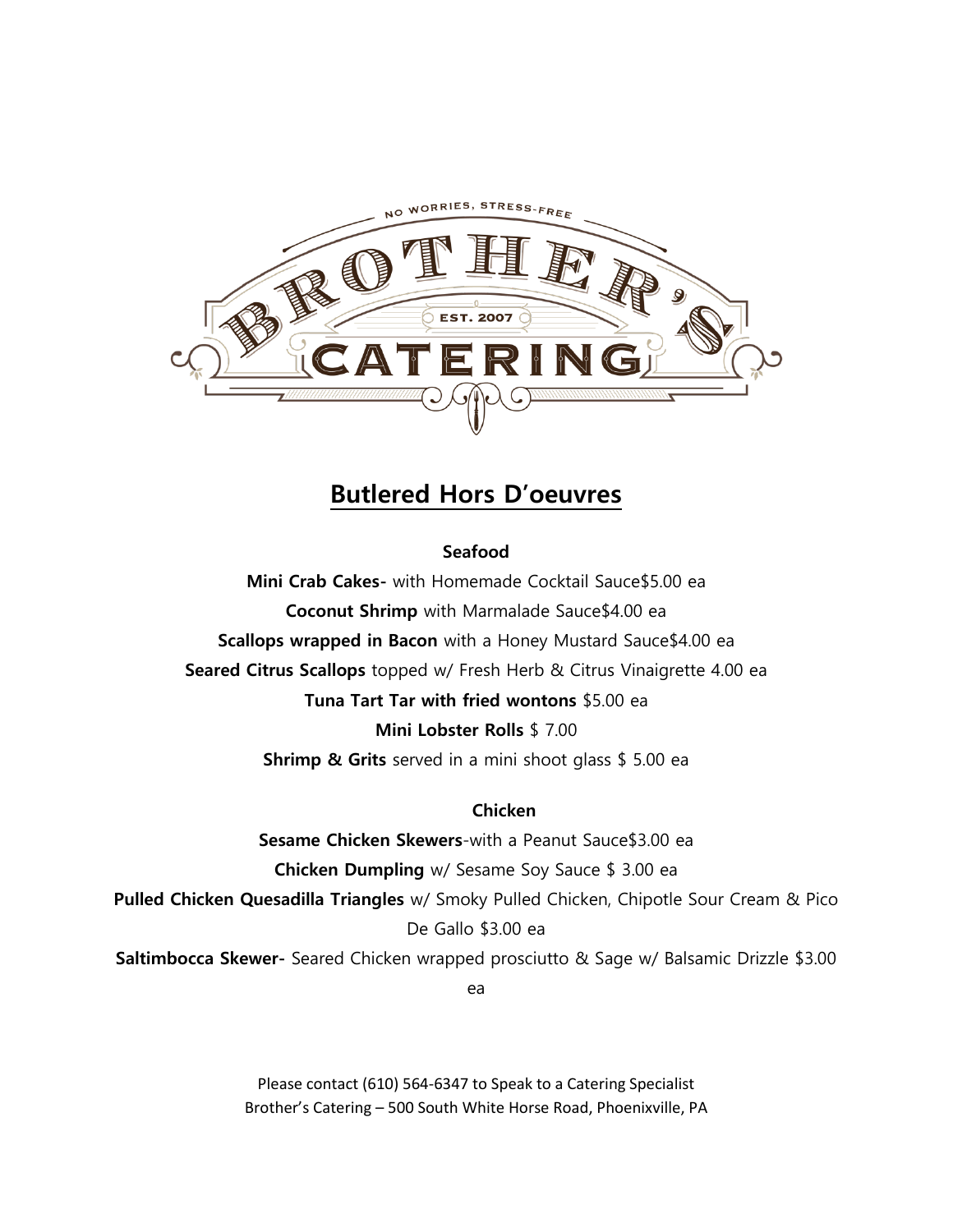### **Meat**

**Roasted Lamb Chops** with Rosemary & Sea Salt \$7.00 ea

**Lil' Smokies** wrapped in crispy dough w/ Dijon Mustard \$2.00 ea **Fig Crostini** homemade fig blue cheese spread topped with Prosciutto w/ Balsamic Reduction \$3.00 **ea**

**Asparagus Wrapped Prosciutto**- Roasted Asparagus wrapped in Prosciutto \$3.00 ea **Potato & Filet Canapés** Crispy Red Bliss Potato topped w/ Filet Tenderloin & Roasted Red Pepper Salsa 4.75 ea

**Petite Filet on Crostini** topped with Creamy Horseradish and Roasted Peppers\$4.25 ea **Mini Biscuit** stuffed w/ Speck & Gruyere Cheese w/ Maple Bourbon Mustard \$3.50 ea **Gingered Pork Dumplings** w/ Chili Soy Dipping Sauce \$3.00 ea **Cheese Steak Egg Roll**- Stuffed with caramelized onions served with a spicy ketchup \$3.00

ea

### **Vegetarian**

**Bruschetta Crostini** with Plum Tomatoes, Garlic and Fresh Basil\$2.00 ea **Wild Mushroom Crostini** with Sautéed Mushrooms & Herbs, Goat Cheese with a drizzle of Honey\$3.00 ea

**Tomato Mozzarella Crostini** with Pesto Spread \$3.00 ea **Butternut Squash Shooter** w/ Toasted Pumpkin Seed & Crème Fraiche \$3.00 ea

**Baked Brie Crostini** w/ wine-soaked blackberries \$3.00 ea

**Roasted Grapes and Fresh Ricotta Crostini drizzled with lavender honey \$3.00 ea**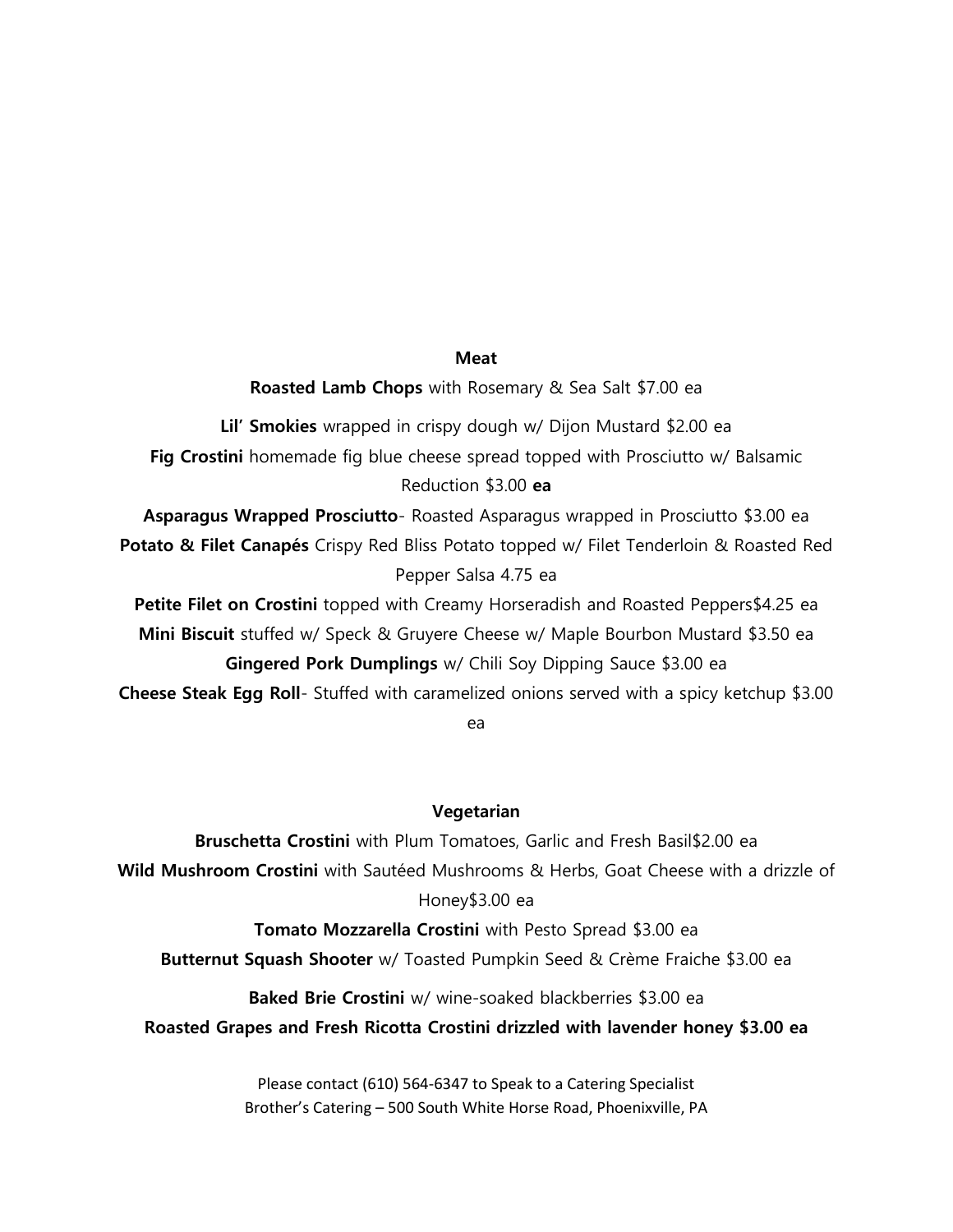# **Food Stations**

### **Vegetable Crudités Board**

Seasonal garden vegetables with buttermilk ranch and balsamic pesto dipping sauces \$6.95 pp

### **Mediterranean Board**

Roasted Garlic Hummus, Roasted Red Pepper Hummus, Kalamata Olives, Roasted Red Peppers, Feta Cheese w/ Grilled Pita

\$7.95 pp

### **Homemade Whipped Ricotta Board**

with sauteed mushrooms, sauteed asparagus, roasted peppers, roasted grapes & Crostini's \$9.95 pp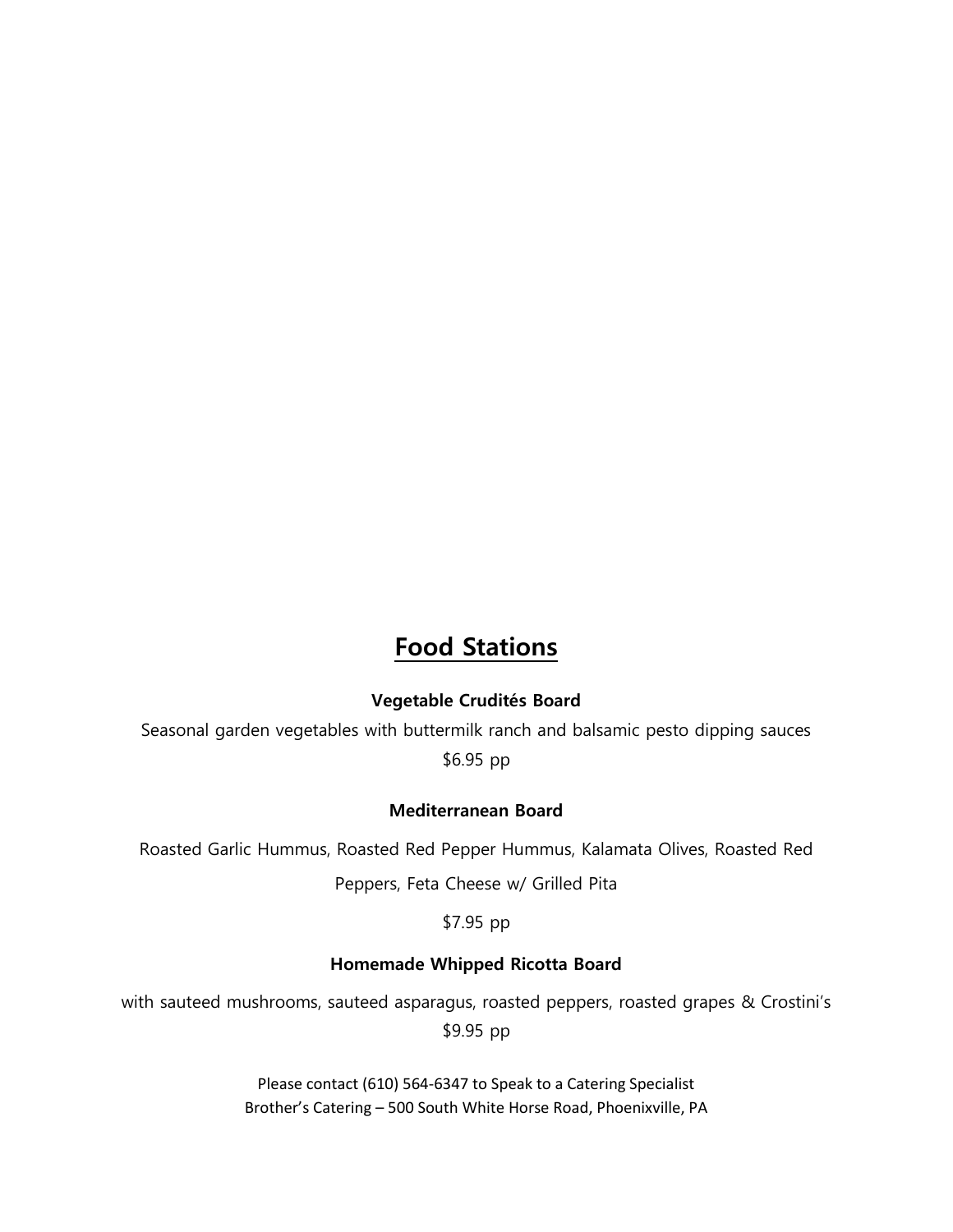### **Artisan Fruit & Cheese Board**

American & European Farmstead Cheeses presented w/ Seasonal fruit, Candied Pecans, Crackers and Crostini \$9.95 pp

### **Charcuterie Board**

Imported Italian Meats, Exceptional Cheeses, Champagne mix of Olives, Grilled Vegetables, Roasted Red Peppers, Pepper Shooters & Homemade Garlic Toasts Crostini \$ 13.95 pp

### **Antipasta Board**

Imported Italian Meats, Exceptional Cheeses, Champagne mix of Olives, Grilled Vegetables, Roasted Red Peppers, Pepper Shooters, Bruschetta, Roasted Artichokes, Homemade Garlic Toasts and Assorted Crackers

**\$15.95 pp**

# **Seafood Station / Raw Bar**

A classic selection of fresh iced seafood: Tuna Tart Tar with crispy wontons & cucumber rounds, Oysters and Clams on the half-shell Jumbo Shrimp, Snow Crab Claws, Blue Crab Cocktail Fingers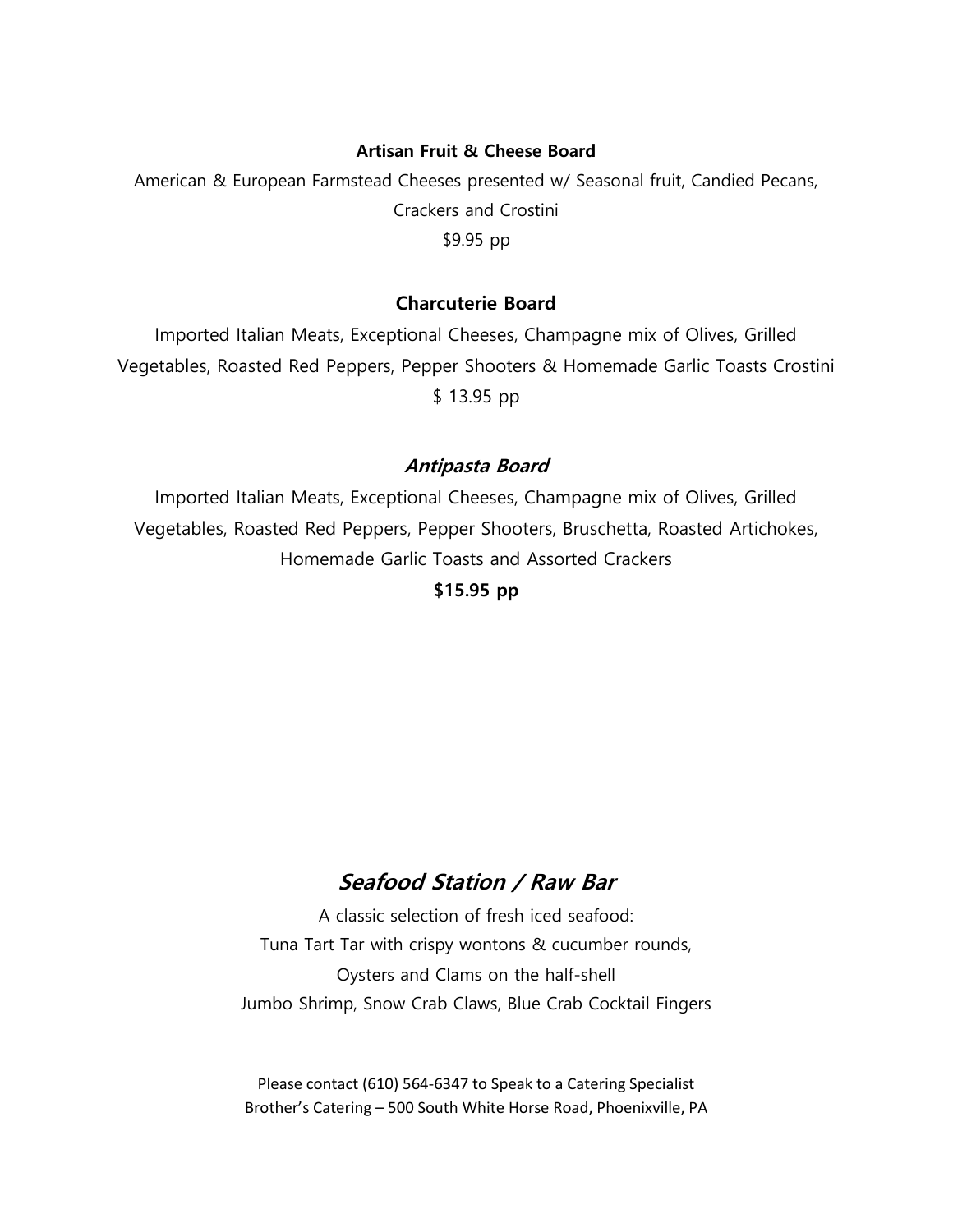# served with Homemade Cocktail Sauce, Creamy Horseradish Sauce Lemon wedges and Oyster crackers **Market Price Add Ice Display for market price**

## **Live Action Station**

### **Flatbread Station**

(Please choose up to3)

**Margherita** Crushed San Marzano Tomatoes, Basil, & Fresh Mozzarella

**Pepperoni** Crushed San Marzano Tomatoes, Basil, Pepperoni & Fresh Mozzarella

**Parma** Mozzarella, Fontina, Arugula & Prosciutto Di Parma w/ Balsamic Reduction

**Italian** Crushed San Marzano Tomatoes, Prosciutto, Soppressata, Basil, & Fresh Mozzarella

**Fig** with a homemade fig blue cheese spread topped with Prosciutto & Arugula w/ Balsamic Reduction

**Asparagus** Shredded Gruyere, Asparagus Spears, lemon zest and topped with truffle oil

**Wild Mushroom** Baby Portabella, Cremini mushrooms topped with truffle oil salt pepper and rosemary shredded gruyere

**Roasted Cauliflower** Roasted Cauliflower with Olive Oil and Garlic, Romano, and Mozzarella Cheese, topped off with Breadcrumbs

**New England** Shredded Gruyere, clams, bacon, roasted garlic, oregano and topped with olive oil additional \$3.99 pp

**Truffle Pig** fresh mozzarella, asparagus, prosciutto, bacon, truffle oil. tasty additional \$3.99pp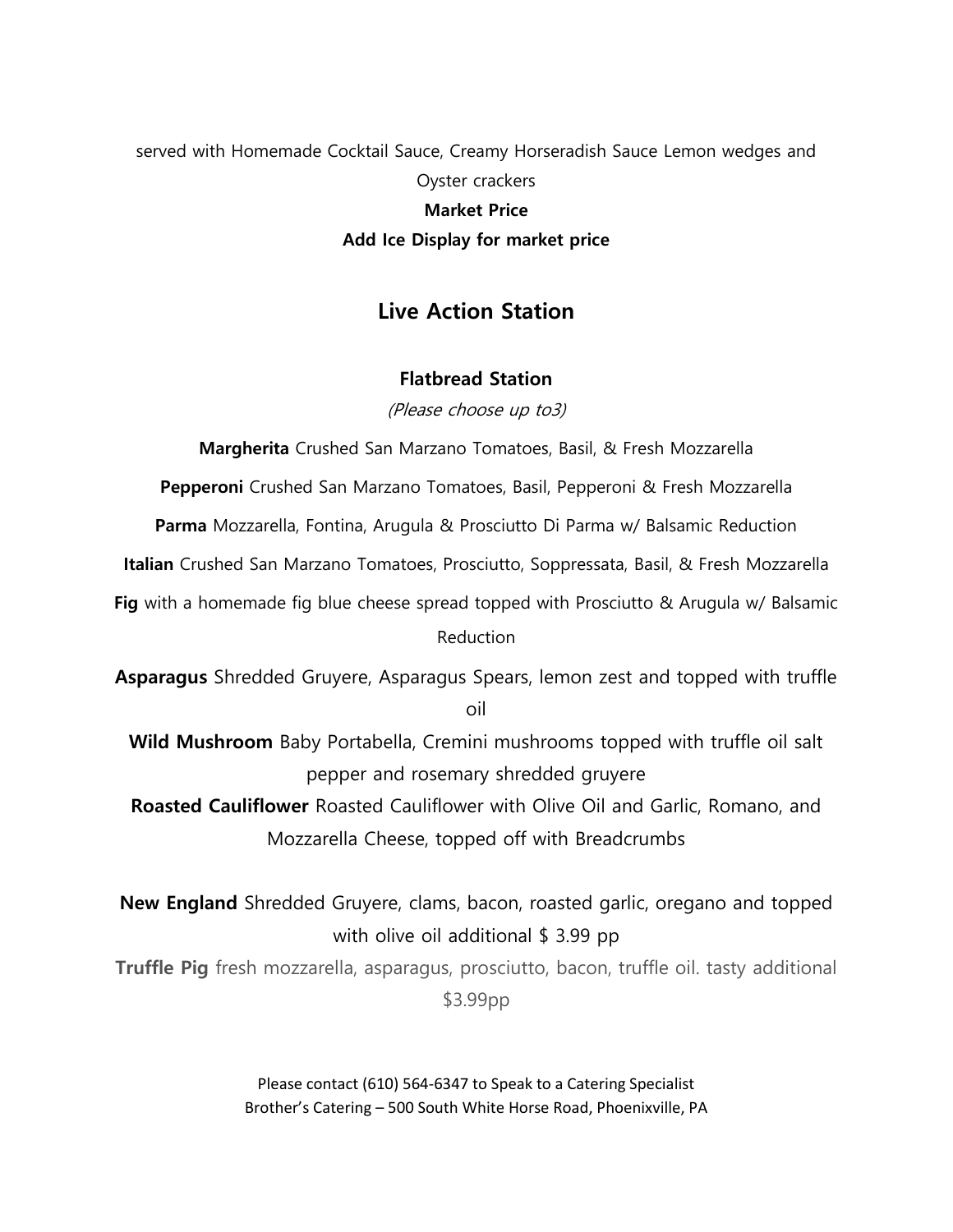**\$16.95 per person**

# **Surf & Turf Station**

**Filet Mignon Tips** with Roasted Garlic Mash Potatoes

**Charcoal Grilled Octopus** with a Lemon Caper Sauce

**Grilled Shrimp** with a Roasted Tomato Lemon Sauce

**Grilled Calamari** with a lemon Caper Sauce & Spicy Tomato Sauce

**Rigatoni Pasta OR Roasted Garlic Mashed Potatoes** to go with all selections above

**Market Price**

## **Poke Bowl Display**

Step One: Choose your Base White Rice

Step Two: Choose your Protein [Tuna](https://ordering.chownow.com/yelp/order/location/11059/M_131359_1003830?opportunity_token=7cca1a2d3c8b21c27c6b25bf6bfc7c80&yelp_site=www), [Salmon](https://ordering.chownow.com/yelp/order/location/11059/M_131359_1003830?opportunity_token=7cca1a2d3c8b21c27c6b25bf6bfc7c80&yelp_site=www) &[Tofu](https://ordering.chownow.com/yelp/order/location/11059/M_131359_1003830?opportunity_token=7cca1a2d3c8b21c27c6b25bf6bfc7c80&yelp_site=www)

Step Three: All Sauces are included [Sesame](https://ordering.chownow.com/yelp/order/location/11059/M_131359_1003830?opportunity_token=7cca1a2d3c8b21c27c6b25bf6bfc7c80&yelp_site=www) Soy Sauce, Sriracha Sauce& [Citrus Ponzu](https://ordering.chownow.com/yelp/order/location/11059/M_131359_1003830?opportunity_token=7cca1a2d3c8b21c27c6b25bf6bfc7c80&yelp_site=www)

Step Four: Choose your Toppings (pick five)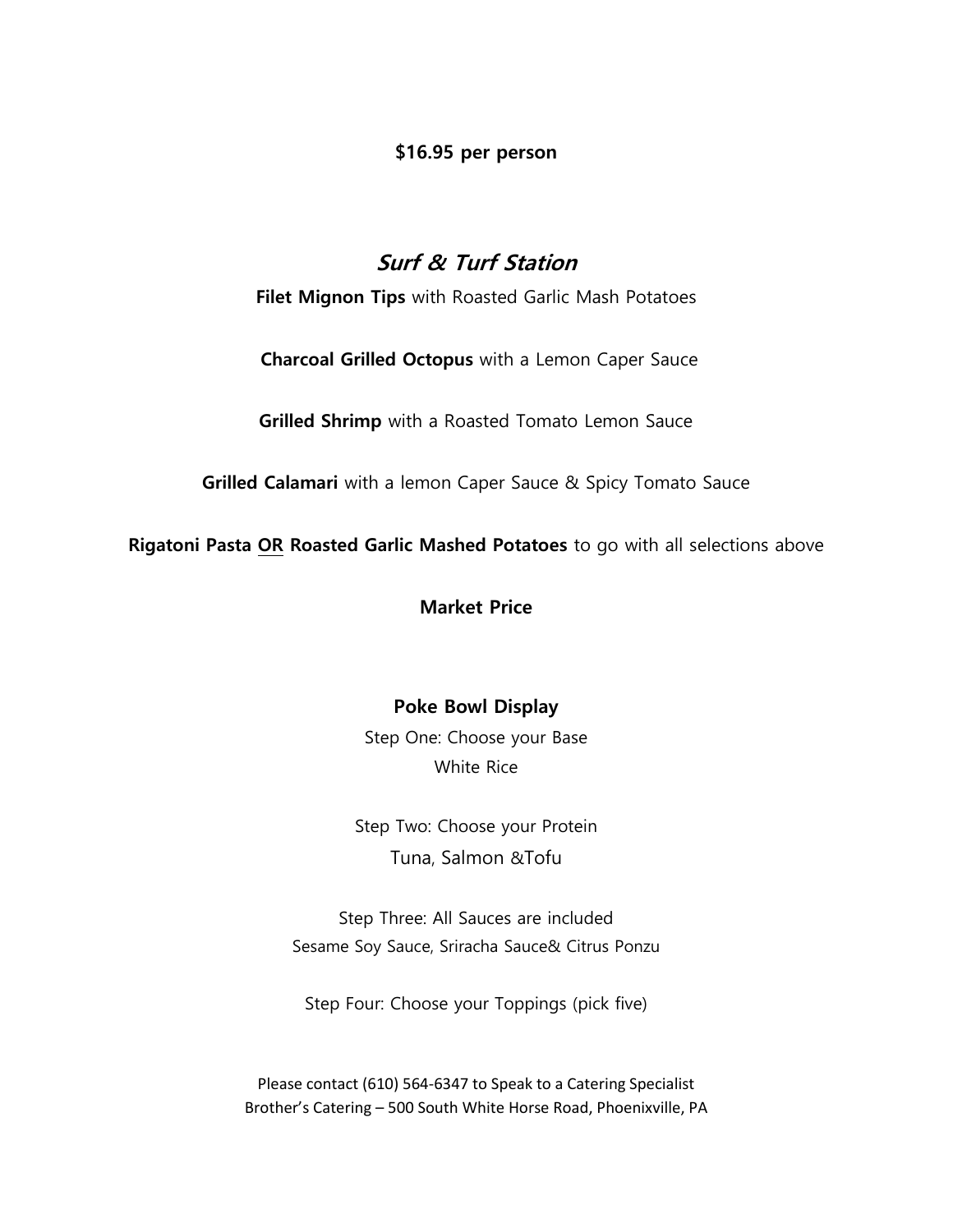[Scallion, Cucumber, Edamame, Sesame Seeds, Seaweed Salad, Carrots](https://ordering.chownow.com/yelp/order/location/11059/M_131359_1003830?opportunity_token=7cca1a2d3c8b21c27c6b25bf6bfc7c80&yelp_site=www), Bean [Sprouts, Jalapeno,](https://ordering.chownow.com/yelp/order/location/11059/M_131359_1003830?opportunity_token=7cca1a2d3c8b21c27c6b25bf6bfc7c80&yelp_site=www) [Wonton Crisps](https://ordering.chownow.com/yelp/order/location/11059/M_131359_1003830?opportunity_token=7cca1a2d3c8b21c27c6b25bf6bfc7c80&yelp_site=www) & [Avocado](https://ordering.chownow.com/yelp/order/location/11059/M_131359_1003830?opportunity_token=7cca1a2d3c8b21c27c6b25bf6bfc7c80&yelp_site=www) \$ 17.95 pp

#### **Hand Rolled Sushi Station**

Made to Order Sushi Bar with Chef Station including, attractively garnished with Wasabi, Pickled Ginger and Soy Sauce Salmon Avocado, Spicy Tuna Crunch, Spicy Yellow tail \$ 12.95 pp

### **Street Taco Station**

**Fish Taco –**Seared Cod Fish, Guacamole, Pico de Gallo, & Chipotle Aioli \$6.95 **Chicken Taco –**Grilled Chicken, Guacamole, Guacamole, Pico de Gallo, & Chipotle Aioli \$5.95 **Short Rib Taco –**Braised Short Ribs, Shaved Brussels Sprouts, Guacamole, Pico de Gallo & Chipotle Aioli \$7.95 **Sriracha Honey Chicken Taco**- Crispy Chicken, Sriracha Honey Sauce, Pickles, Classic Slaw & Chipotle Aioli \$ 5.95 **Carnitas Taco**- Pork, Sautéed Onions, Homemade Slaw & Chipotle Aioli \$ 5.95

### **Sides for Street Taco Station**

Chips & salsa \$ 5.95 Chips, guacamole & salsa \$ 7.95 Rice & beans for \$2.95

### **Slider Station**

**Southern Fried Chicken Slider** Served with pickles \$ 5.95 **Italian Pulled Pork Slider-** topped with Roasted Red Peppers, Broccoli Rabe & Sharp Provolone Cheese \$ 6.95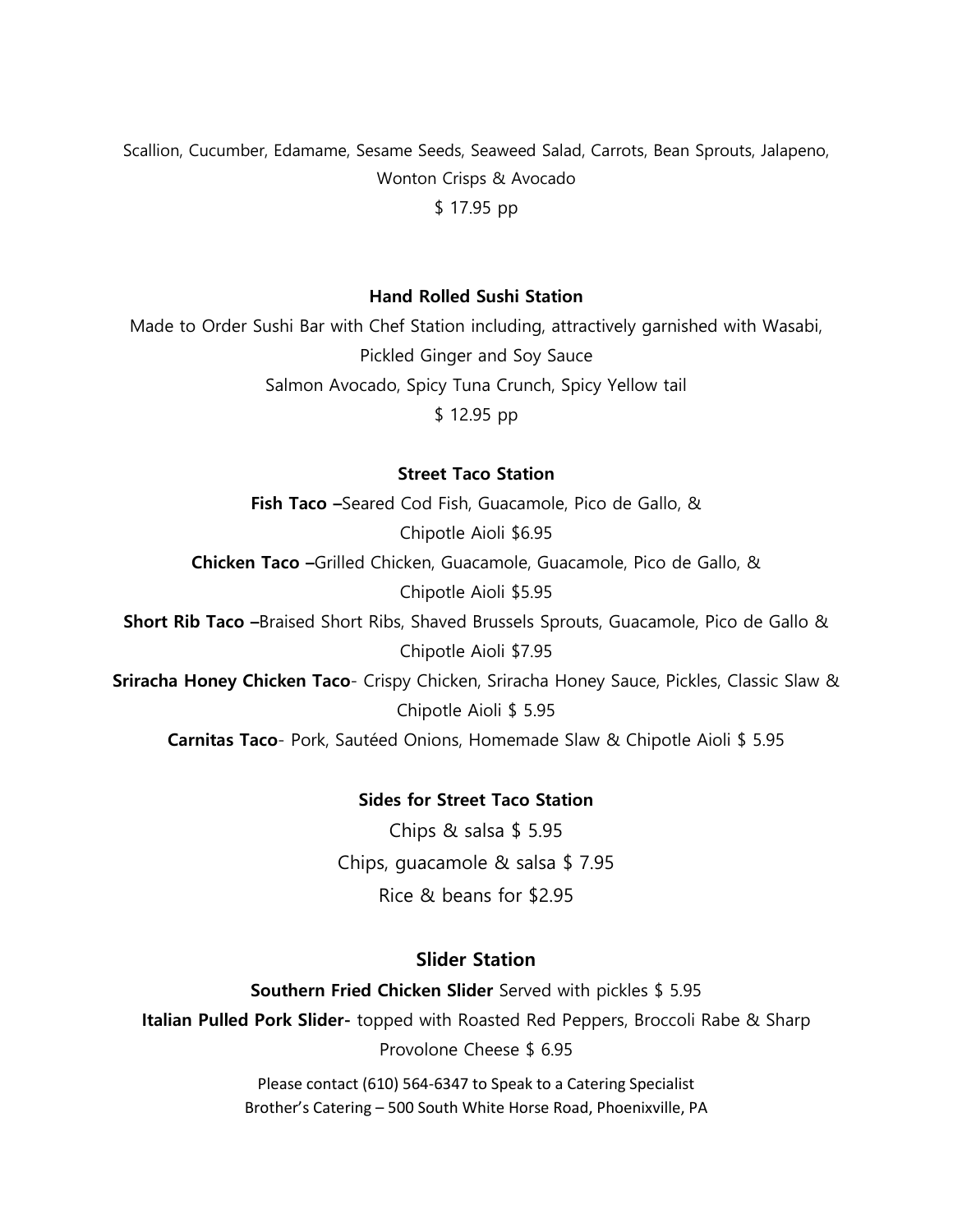**Short Rib Slider –**Braised Short Ribs, Shaved Brussels Sprouts, Sautéed Onions & Chipotle Aioli \$6.95

**BBQ Brisket Slider**- with homemade slaw \$ 5.95 **The Gobbler**- Roasted Turkey with homemade stuffing & cranberry sauce: \$5.95 **Turkey Burger Slider** with fresh guacamole \$ 5.95 **BBQ Pulled Pork Slider-** topped w/ homemade slaw \$5.95 **Angus Beef Sliders** w/ Bacon & Sharp Cheddar \$5.95 **Crab Cakes Slider** w/Remoulade Sauce \$9.95

> **French Fry OR Tater Tot Bar** Regular Fries or Tater Tots Truffle Pram Fries or Tater Tots Wiz, Bacon, Ketchup, Spicy Ketchup \$8.95 pp

## **Entrée Menus**

**Choice of Two Entrees: \$16.95 pp Choice of Three Entrees: \$19.95 pp (Any additional charges noted below)**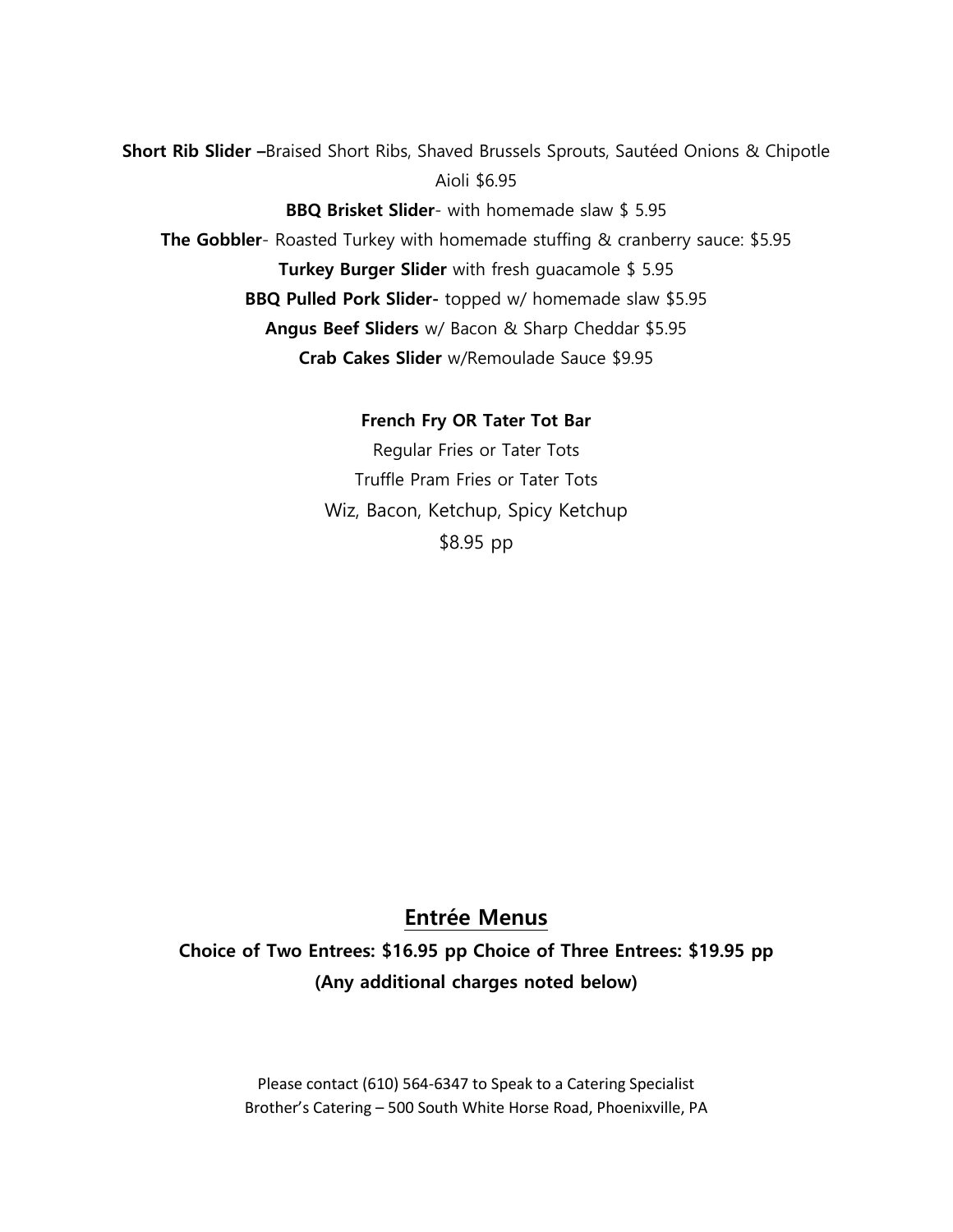# **Chicken Entrées**

**Chicken Marsala** Pan-Seared Chicken Breast with Sautéed Mushrooms in a Homemade Marsala Wine Sauce **Chicken Piccata** Pan-Seared Chicken Breast in a Light Cream Lemon Piccatta Sauce with Capers **Chicken Saltimbocca** Pan-Seared Chicken breast topped with fresh sage, and imported Italian prosciutto with Chardonnay Lemon Glaze **Pan Seared Chicken** with Sun-Dried Tomato Spinach and Leeks with White Wine lemon Herb Sauce

# **Meat Entrées**

**Grilled Pork Tenderloin** accompanied with Mango Chutney \$9.95 pp **Roast Prime Rib of Beef-** with Fresh Herb Demi-Glace \$15.95 pp **Roasted Filet Mignon** seasoned with Roasted Garlic and Fresh Rosemary, served with a Creamy Horseradish Sauce or Béarnaise Sauce \$20.95 pp **Braised Short Ribs** with Fresh Rosemary Demi-Glace \$20.95 pp **Pan Seared Double Lamb Chops** with Fresh Rosemary Demi-Glace \$20.95 pp

# **Seafood Entrées**

**Pan-Seared Chilean Sea Bass** topped with Roasted Tomatoes and Sautéed Spinach with a Lemon Caper Sauce \$22.95 **Seared Salmon-** topped with an Artichoke Salsa \$15.95 **Classic Crab Cakes-** Jumbo Lump Crab Cakes served w/ Homemade Cocktail Sauce \$19.95 **Baked Halibut Fillet** with Roasted Tomatoes, Kalamata Olives, and Artichokes White Wine Lemon Broth \$19.95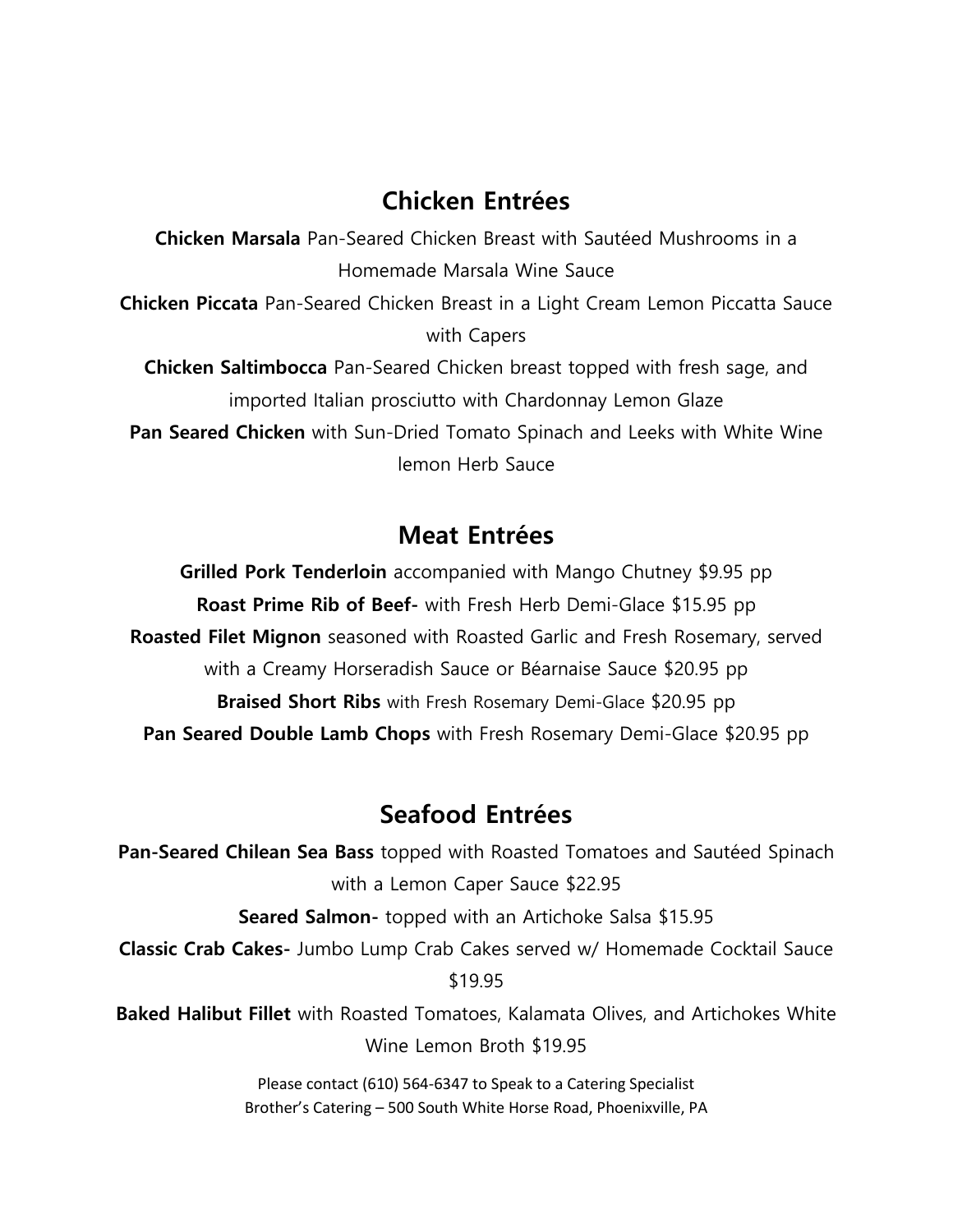**Pan Seared Scallops** with Cauliflower Puree, Pine Nuts & raisins \$19.95

### **Pasta Entrées**

## **Caprese**

Tomatoes, Fresh Mozzarella & Basil tossed in Garlic Infused Oil \$ 4.95

## **Pasta Italia**

Sautéed Mushrooms & Spinach in La Rosa Sauce \$4.95

## **Grilled Chicken Pesto Pasta**

Grilled Chicken, Roasted Cherry Tomatoes & Asparagus tossed in a Basil Pesto Lemon Sauce \$5.95

### **Pesto Pasta**

Roasted Cherry Tomatoes & Asparagus tossed in a Basil Pesto Lemon Sauce \$5.95

## **Pasta Primavera**

Sautéed spring vegetables, shaved Locatelli tossed in a garlic cream sauce \$5.95

## **Mediterranean Pasta**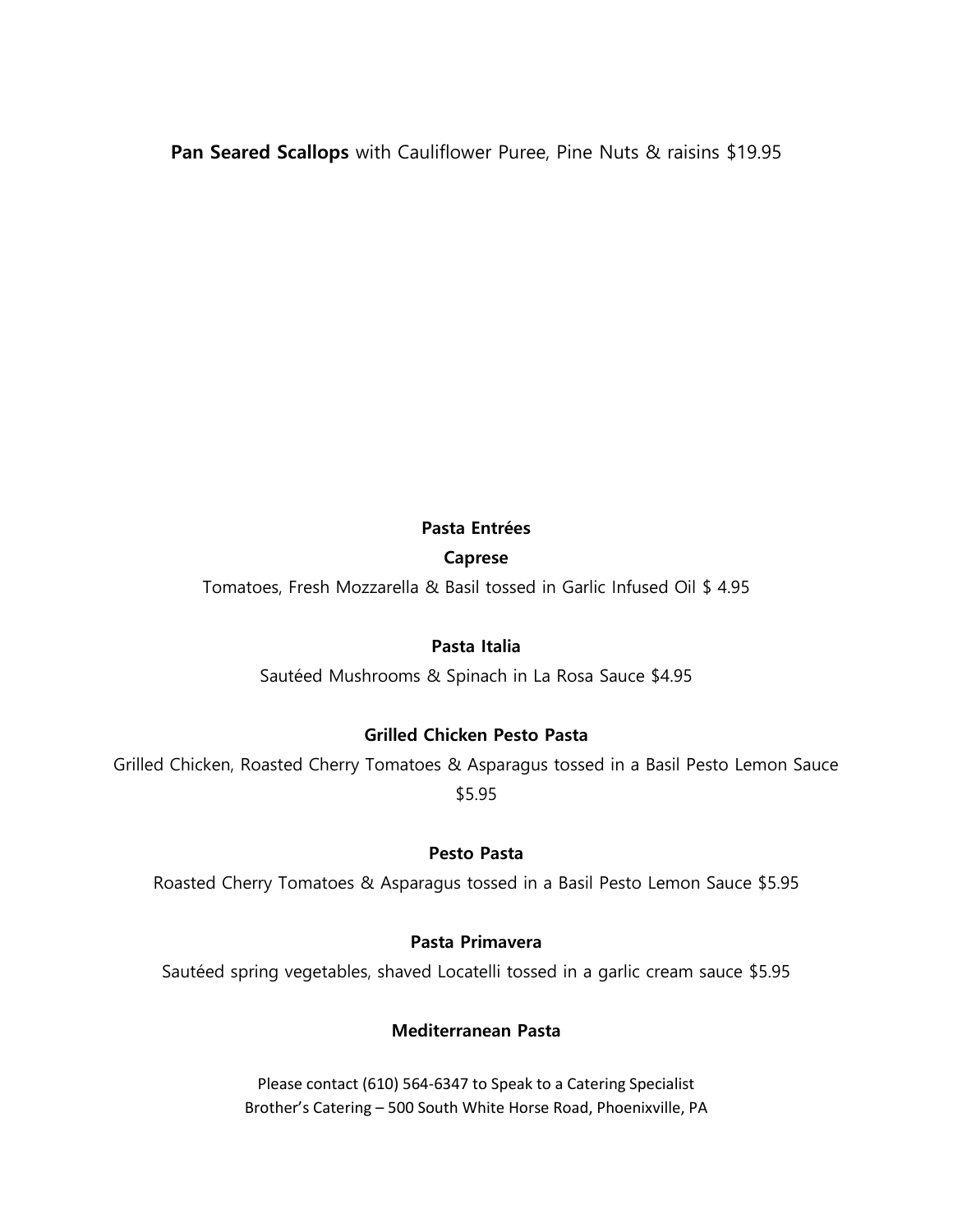Sautéed zucchini, red peppers, artichokes, Kalamata olives, fresh tomato basil sauce, shaved Locatelli \$5.95

### **Bacon Rigatoni**

Smoke Apple Wood Bacon, Sautéed Mushroom, Baby Peas tossed in a LaRosa Sauce \$ 5.95

### **Braised Short Rib Pasta**

with roasted shaved brussels sprouts, roasted cherry tomatoes in a garlic cream sauce \$20.95

#### **Rigatoni Pasta**

Roasted garlic cream, mushrooms, asparagus, sun dried tomatoes \$5.95

### **Tri-colored Tortellini**

Three cheese tortellini, baby peas, imported prosciutto, and basil pesto cream sauce \$5.95

#### **Sausage & Pepper Rigatoni Pasta**

Italian Sausage, & Roasted Red Peppers tossed in a Garlic Infused Oil \$ 6.95

### **Lobster Ravioli**

Colossal Crab Meat, Roasted Tomatoes in Tarragon Garlic Cream \$ 21.95

# **Hot Vegetable & Side Dishes**

**Choice of Two Sides for \$9.99 Choice of Three Sides for \$14.99**

### **Starches**

Cheesy Potato Au gratin w/ Melted Fennel & Onions Roasted Potatoes w/ Garlic & Fresh Herbs Wasabi Mashed Potatoes Maple Whipped Sweet Potatoes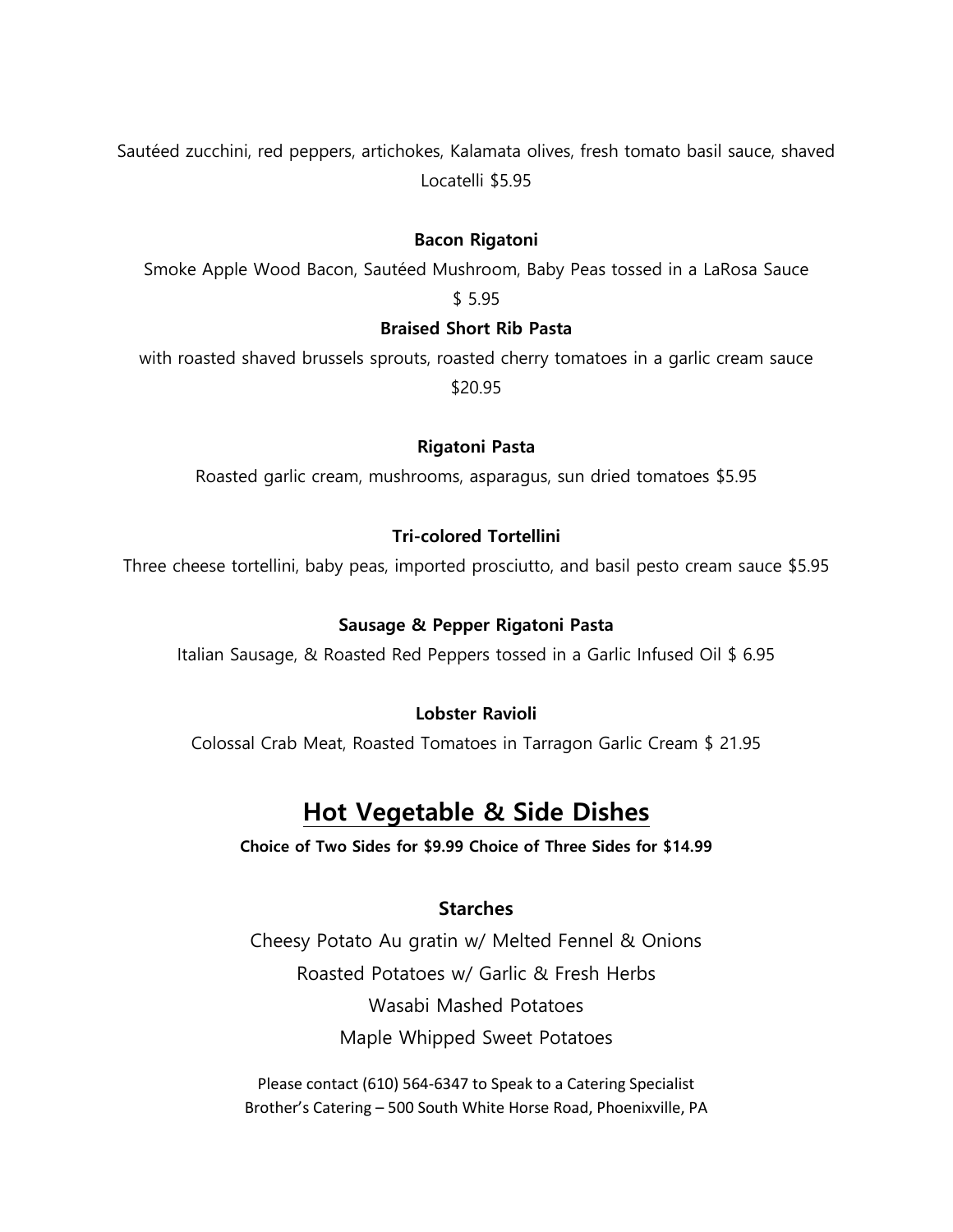Roasted Garlic Mashed Potatoes Wild Mushroom Risotto Roasted Butternut Squash Risotto

### **Vegetables**

Grilled Vegetables w/ a Balsamic Reduction Sautéed Mixed Vegetables Grilled or Roasted Asparagus Sautéed Spinach w/ Garlic Infused Olive Oil Sauteed String Beans with lemon zest Roasted Brussels Sprouts w/ Shallots & Bacon

# **Salad Selections**

## **Salad Selections \$4.50 Per Guest**

**Tossed Green Salad**-Spring Mix, with Cherry Tomatoes, Cucumbers and Bell Peppers with a Balsamic Vinaigrette dressing **Classic Caesar Salad**- Crisp Romaine Lettuce with Homemade Croutons **Spring Mix Salad** w/ Gorgonzola Cheese &Cranberries **Roasted Beet Salad-** Arugula with Roasted Beets, Blue Cheese, Melted Fennel with a Balsamic Vinaigrette dressing **Harvest Salad-**Mixed baby greens, candied walnuts, dried cranberries, goat cheese tossed

with balsamic vinaigrette